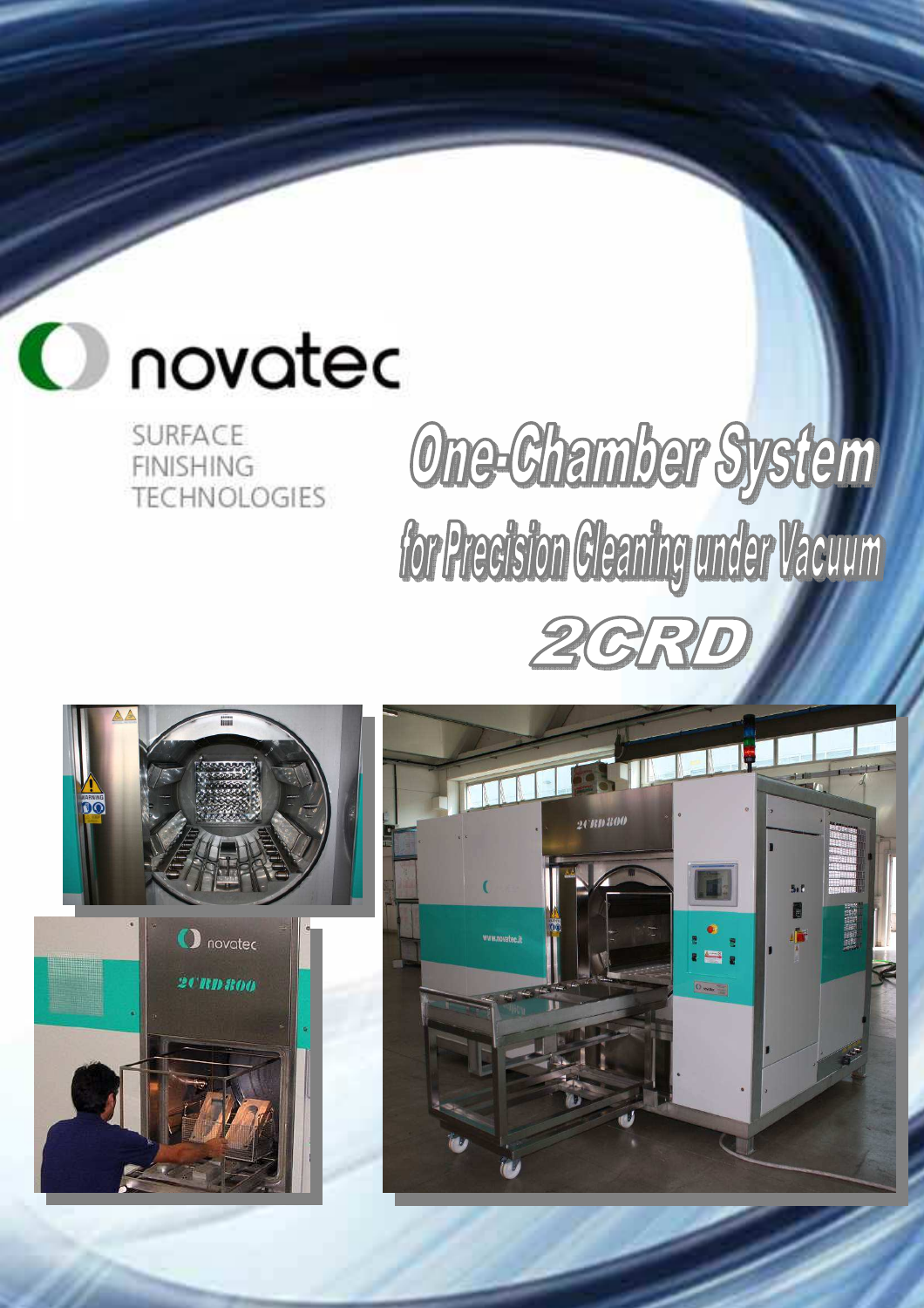

### novatec

**Novatec**, a manufacturer of high quality cleaning systems, thanks world wide experiences and success, introduces the new **"One-Chamber System for Precision Cleaning under Vacuum Mod. 2CRD".**

The **2CRD** is a new machine complying with single solution requirements and good cleaning results for high performances. The **2CRD** represents a further step in the development of the precision cleaning systems achieved so far by **Novatec**. The new compact "all-in-one" system is composed of a single chamber suitable for the treatment of different parts, mechanical as well as other applications and targets. The new **2CRD** is a complete and extremely flexible machine, with many possibilities for working and programming different treatment processes, which are divided into cleaning and rinsing steps, both by sprays or immersion with ultrasonic under vacuum. The final drying step ensures the best result of the treated products including complex shapes.

#### **POSSIBLE PROCESS COMBINATIONS UNDER VACUUM:**

- **Spray Pre-Cleaning and US Primary Cleaning with Oil Separation**
- **Spray and/or US Immersion Rinsing**
- **US Finishing Cleaning**
- **Spray and/or US Immersion Rinsing**
- **Final D.I. Water Spray and/or US Immersion Rinsing**
- **Drying**

Usable Chamber Sizes **2CRD 200**<br>400 x 600 x 430 h mm 600 x 1050 x 630 h mm  **400 x 600 x 430 h mm 600 x 1050 x 630 h mm Overall Sizes 2400 x 2000 x 2100 h mm 3000 x 2400 x 2400 h mm**

- **Precision Cleaning, Rinsing and Drying all-in-one Vacuum Chamber**
- **Compact Design with High Treatment Capacity**
- **Alternation or Combination of Immersion & Spray Phases**
- **Different Media can be used inside Three Different Filtered Buffer Tanks**
- **Easy to use with Several User Levels and User-friendly Maintenance**
- **Full Automatic System with Simple Programming, all steps Supervised by PLC and HMI**

#### **NOVATEC S.r.l.**

Surface Finishing Technology

#### -------------------------------------------- via Stra', 4

I - 35018 San Martino di Lupari (PD) **Phone**: +39 049 9461077 **Fax**: +39 049 9461600 **Email:** novatec@novatec.it **Web:** www.novatec.it

www.novatec.it

**C** novated

**HIGH PRECISION CLEANING SYSTEMS SURFACE TREATMENT TECNOLOGY** 

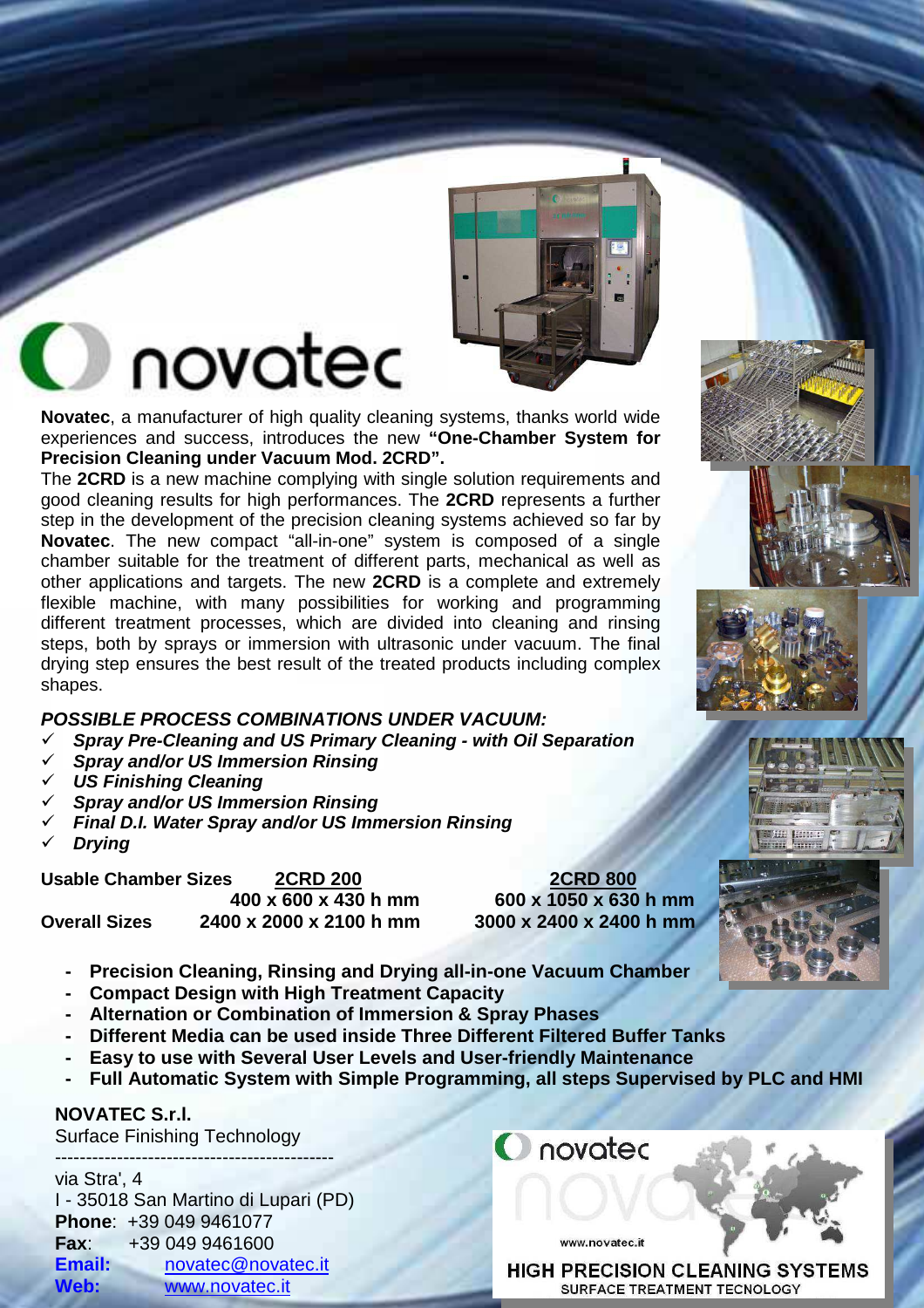





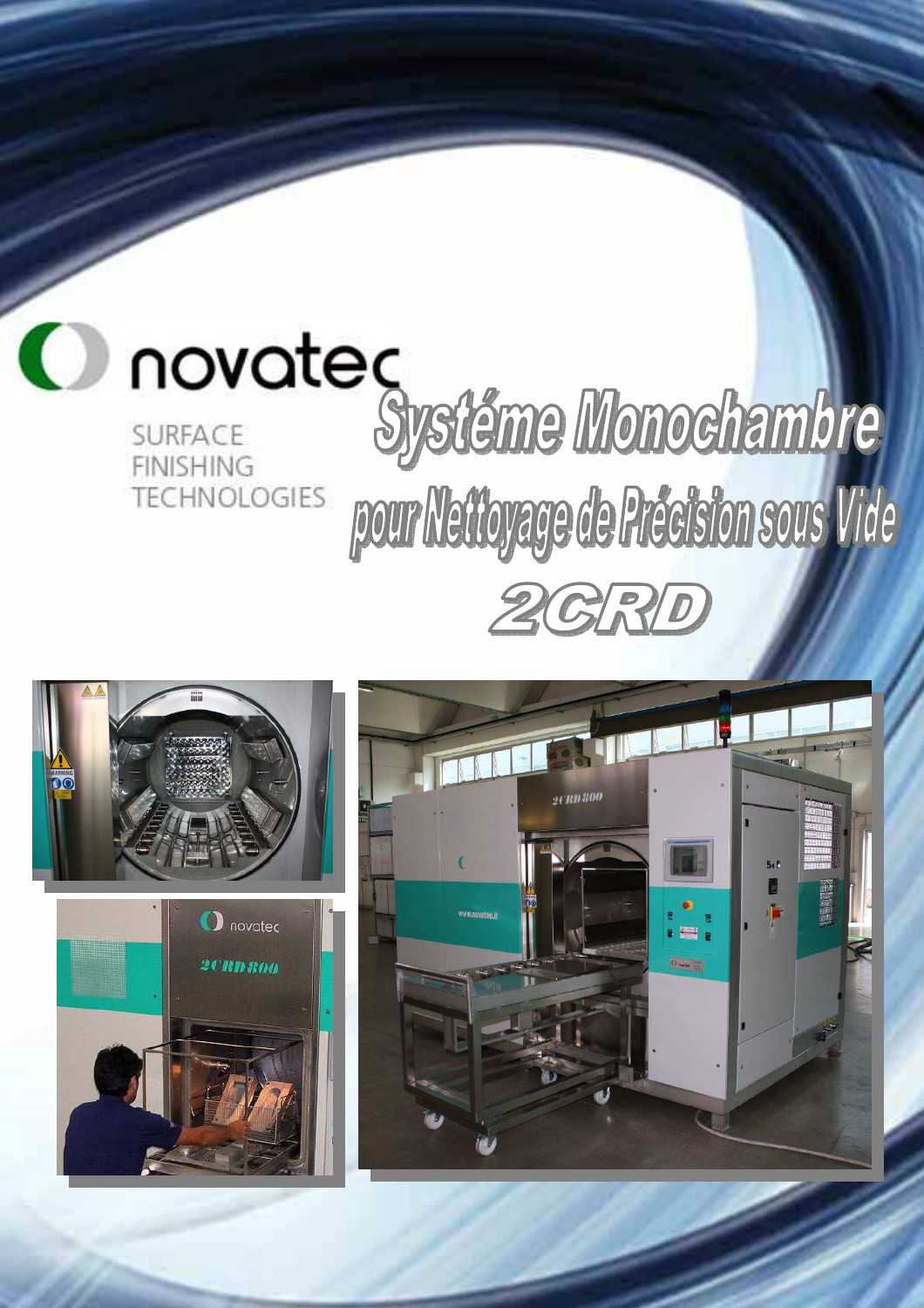

## **O** novated

**Novatec**, un producteur de systèmes de haute qualité du nettoyage, grâce à les expériences et le succès dans le monde entier, présente le nouveau « Système Monochambre sous Vide pour le Nettoyage de Précision **Mod. 2CRD».** 

La 2CRD est une nouvelle machine pour une solution compacte et bons résultats de nettoyage pour des performances élevées. La 2CRD représente une future étape dans le développement des systèmes de nettoyage de précision obtenus jusqu'ici par **Novatec**.

Le nouveau système compact "tout en un» est composé d'une seule chambre appropriée pour le traitement des différentes parties, mécaniques aussi que d'autres applications et objectifs différents. La nouvelle 2CRD800 est une machine complète et extrêmement flexible, avec de nombreuses possibilités de travail et de programmation de différents procédés de traitement, divisés en phases de nettoyage et rinçage, tous les deux par aspersion ou en immersion par ultrasons sous vide. L'étape de séchage final assure le résultat meilleur du traitement des produits y compris ces-ci de forme complexe.

#### **POSSIBLES COMBINAISONS SOUS VIDE:**

- **Pre-Nettoyage par Aspersion et Nettoyage primaire par Ultrasons avec séparation d'huile**
- **Rinçage par Aspersion et/ou par Immersion activé par Ultrasons**
- **Nettoyage final par Ultrasons**
- **Rinçage par Aspersion et/ou Immersion avec Ultrasons**
- **Rinçage final par Aspersion et/ou par Ultrasons en Eau déminéralisée**
- **Séchage**

**Dimensions utiles chambre 2CRD 200 2CRD 800 400 x 600 x 430 h mm 600 x 1050 x 630 h mm Encombrement 2400 x 2000 x 2100 h mm 3000 x 2400 x 2400 h mm**

- **Nettoyage de précision, rinçage et séchage dans la même chambre sous vide**
- **Design compacte avec haute Capacité de Production**
- **Alternance ou Combinaison de Phases d'Immersion & Aspersion**
- **Lessives différents à utiliser dans trois Réservoirs séparés**
- **Facile à utiliser avec différents niveaux-utilisateur et mots de passe Maintenance facile**
- **Système complètement automatique avec programmation simple par PLC et écran tactile**

#### **NOVATEC S.r.l.**

Surface Finishing Technology

-------------------------------------------- via Stra', 4 I - 35018 San Martino di Lupari (PD) **Phone**: +39 049 9461077 **Fax**: +39 049 9461600 **Email:** novatec@novatec.it **Web:** www.novatec.it

www.novatec.it

novated









**HIGH PRECISION CLEANING SYSTEMS** SURFACE TREATMENT TECNOLOGY

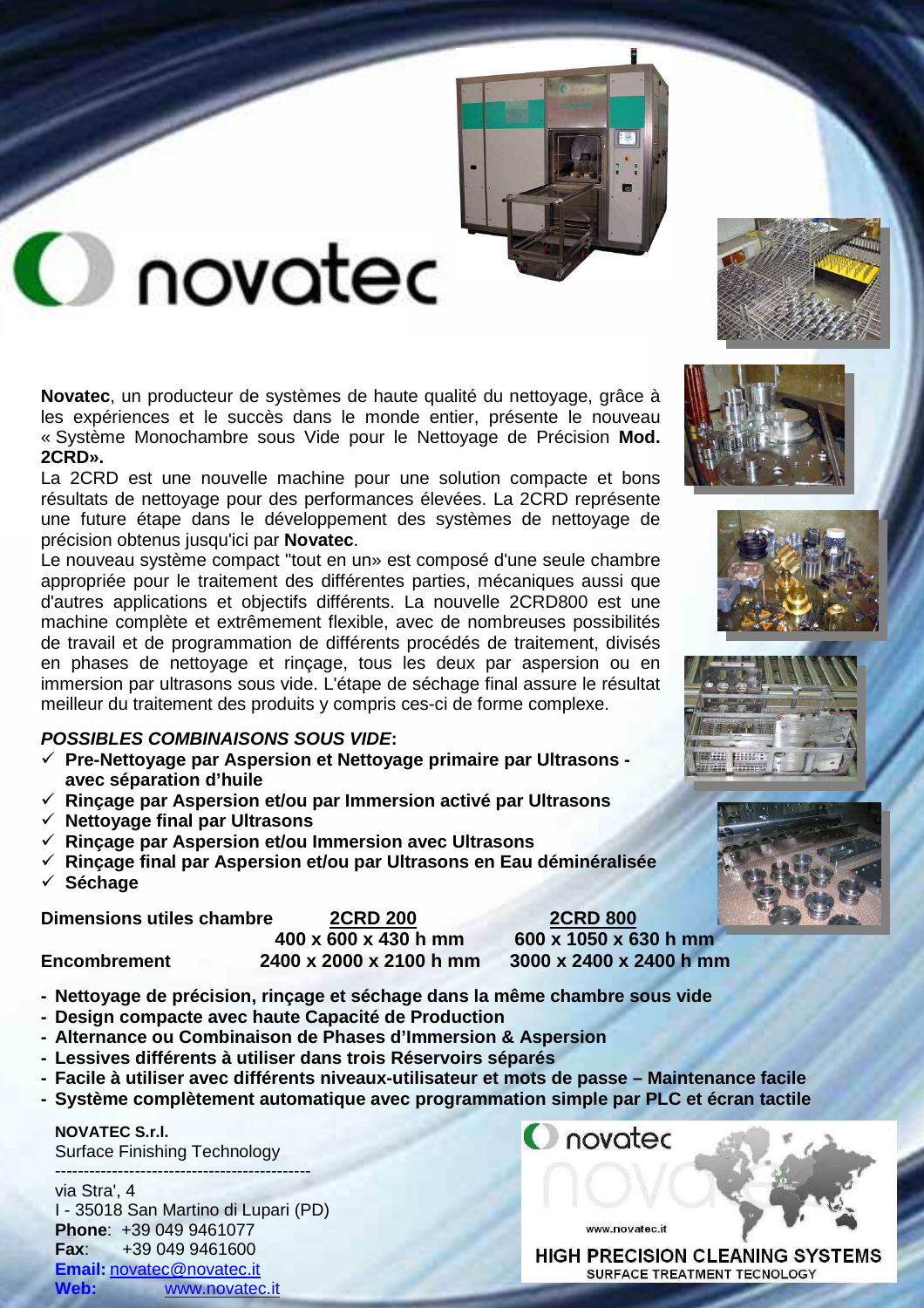

**SURFACE FINISHING TECHNOLOGIES** 

# Neue Einkammeranlage zur Behandlung under Vakuum  $2077$